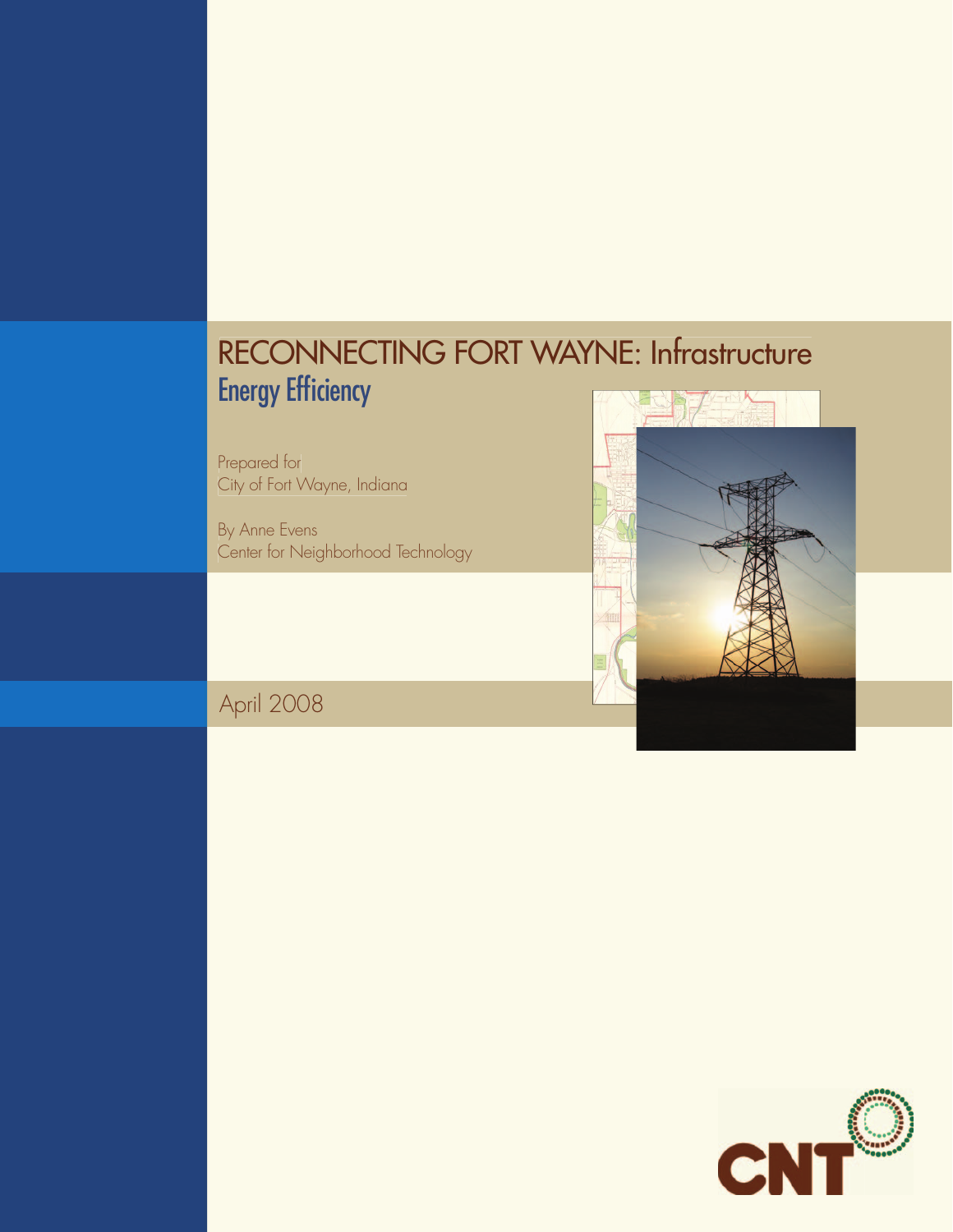## The Potential for Energy Efficiency: Defining a Vision for Fort Wayne's Energy Future

### **Acknowledgements**

The Center for Neighborhood Technology would like to thank Mayor Graham Richard for his vision in initiating a multi-faceted review of opportunities for Fort Wayne to become a more sustainable city and to Mayor Tom Henry for bringing this consultation to fruition. We also thank Doug Fasick for his excellent comments and Wendy Barrott for her energetic and thoughtful oversight of this and many other facets of the Fort Wayne's Energy Future consultation.

## About the Center for Neighborhood Technology

founded in 1978 to research, adapt and test new community revitalization strategies relevant to urban communities, especially strategies that harnessed the environmental and economic value of the more efficient use of naturalresources. Over the years, CNT has worked to disclose the hidden assets of the Chicagoland economy and urban areas more broadly; demonstrate the multi-bottom line benefits of more resource-efficient policies and practices; and show how the value of what we demonstrated could be captured to benefit communities and their residents inclusively. CNT's work, especially in the areas of energy, transportation, materials conservation and housing preservation, helped fuel a generation of community development institutions and learning, garnering us a reputation as an economic innovator and leader in the field of creative sustainable development.

The Center for Neighborhood Technology (CNT) was CNT serves as the umbrella for a number of projects and affiliate organizations, all of which help the organization fulfill its mission: to promote the development of more livable and sustainable urban communities. CNT's transportation work is focused on using transportation assets to serve both the environmental and economic development goals of regions and communities. CNT works to boost demand for clean, efficient and affordable mass transit; increase the supply of traditional and non-traditional mass transit services; disclose the linkages between transportation costs and housing affordability; create model value-capture mechanisms that take advantage of the intersection of efficient transportation networks with community economic development programs; and promote policy initiatives that increase public participation in investment decisions and make more resources available for sustainable investments.

More information about CNT is available at www.cnt.org.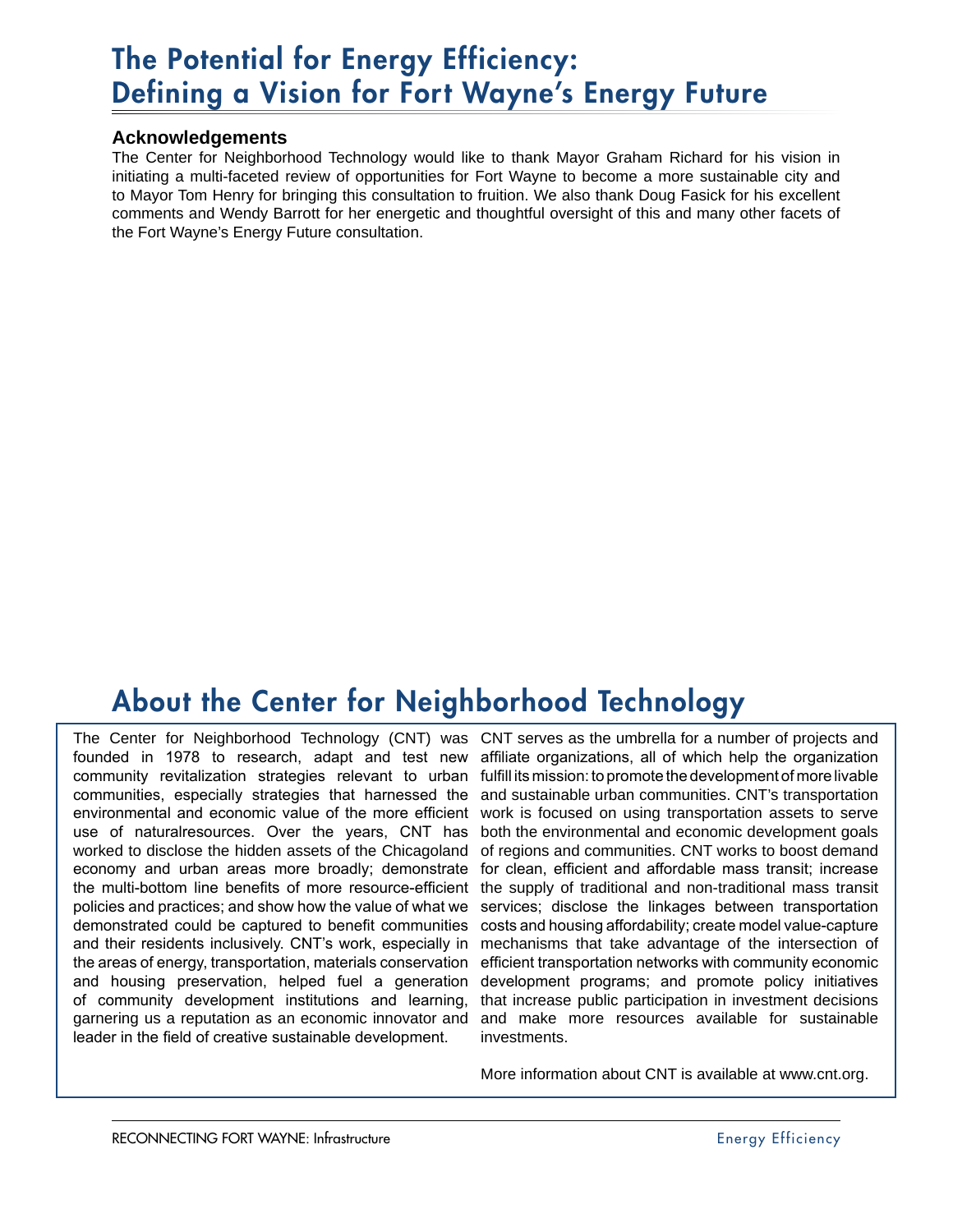# The Need for Energy Efficiency

The cost of energy is one of the largest, fastest growing, and least predictable components of the operating costs of residential, commercial and industrial buildings. The price of natural gas has risen dramatically in the Midwest resulting in a \$14 billion dollar increase in customer bills between 2000 and 2006.1 Under I & M's proposed rate increase, electricity prices will increase in the near future by as much as 21% for residential customers in Fort Wayne.

However, there is also significant potential for savings. Implementing diverse energy efficiency programs could save Indiana families and businesses. \$500 million in direct natural gas bill savings and \$802 million in direct electricity savings over the next five years. This reduction in savings would result in a downward pressure on natural gas prices and consumers in Indiana could see an additional \$565 million in savings by 2011. Energy efficiency is good for the local economy with the potential to create more than 30,000 new jobs and \$750 million in net employee compensation in the Midwest over the next five years.<sup>2</sup>

Despite the burden this is creating, property owners in this region are not currently accessing available energy efficiency technology as a strategy for reducing costs because the process is difficult, confusing and time-consuming. In contrast, successful energy efficiency programs across the U.S. have shown that information, technical assistance and financial resources in a "one-stop shop" can and should be provided as part of an integrated and easily accessible service to building owners and managers. In doing so, meaningful impacts on reducing energy use and expenditures can be achieved.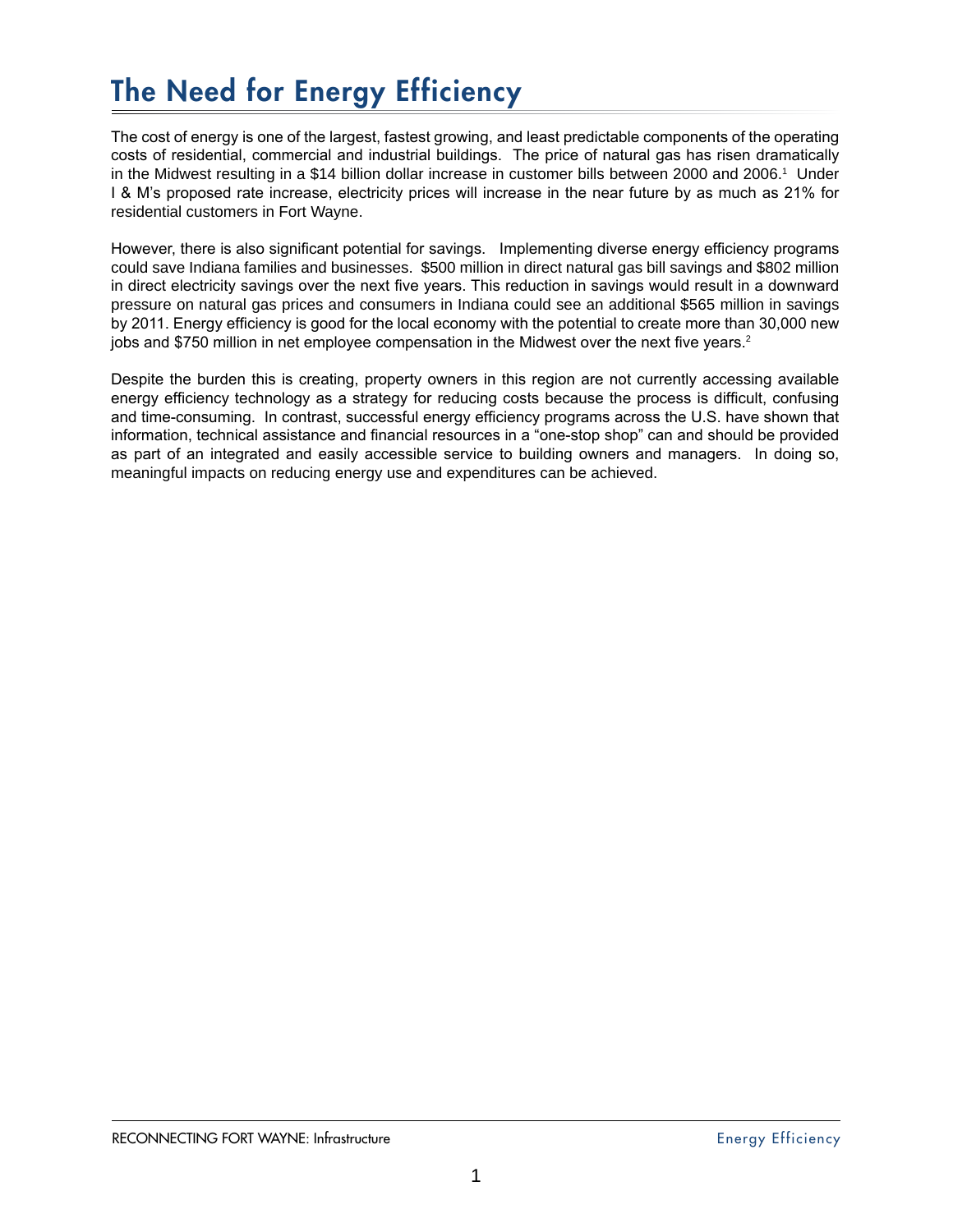## Energy Efficiency Program Development

In order to substantially improve the energy performance of buildings and reduce operating costs for residents and business owners in Fort Wayne, I&M and the City of Fort Wayne and other partners should promote state of the art energy efficiency programs.<sup>3</sup> The criteria for identifying the best energy efficiency programs to include are:

- **Direct Energy Savings:** Demonstrated ability of the program to deliver substantial kwh and kw savings from efficiency. Programs that have a large overall impact in number of households met and in cost-effectiveness. **•**
- **Evaluation of Results:** Good verification and evaluation methodology to document savings impact **•** and ability to maintain savings.
- **Qualitative Assessment:** Potential for high customer satisfaction, stakeholder support. **•**
- **Transferability:** Well documented programs that can be replicated in other settings. **•**

With these criteria in mind, the following recommendations are made with regard to the energy efficiency programs that AEP has outlined in their rate case:

As defined in the rate case, the programs proposed are at a very small scale. Year one energy 1. efficiency programs would deliver kwh savings equivalent to 0.03% of load, year two grows to 0.08% of load. In contrast year one of ComEd's Illinois programs have the goal of 0.2% of load. Both of the AEP and ComEd in Illinois programs are new programs which will be rolling out in 2008, but AEPs is much more modest. Larger more developed programs in California have goals up to 2% of the overall load.

*Recommendation:* AEP's energy reduction goal should be increased from 0.03% to a level of at least 10 times greater to at least 0.2 % of load.

- The proposed AEP program will target 1,000 household which is less than 0.002% of the households 2. in their service territory. Efficiency Vermont, a well developed energy efficiency program, serves 10% of Vermont households annually. *Recommendation:* AEP's program should increase the number of targeted households to atleast 5,000 households.
- AEP is not proposing a very comprehensive "whole house" approach. Specifically, their proposal 3. does not include appliance trade-in programs. They should design programs that can partner with existing initiatives provided through the local weatherization and natural gas utility programs. *Recommendation:* The programs should be designed from the customer's point of view to deliver easily accessible, excellent service.
- Evaluation programs should be 3-5% of overall program expenditures to assure that performance 4. is verified and that evaluation results can be used in on-going program design. *Recommendation:* The evaluation component of programs should be conducted by a third party evaluator and at least 3% of all energy efficiency program costs should be dedicated to evaluation.

### **Program Components**

The table on the following page contains the components of a comprehensive energy efficiency portfolio that will target commercial, industrial and residential customers and achieve both electricity and natural gas savings. The matrix is designed in a spreadsheet format to be scaleable.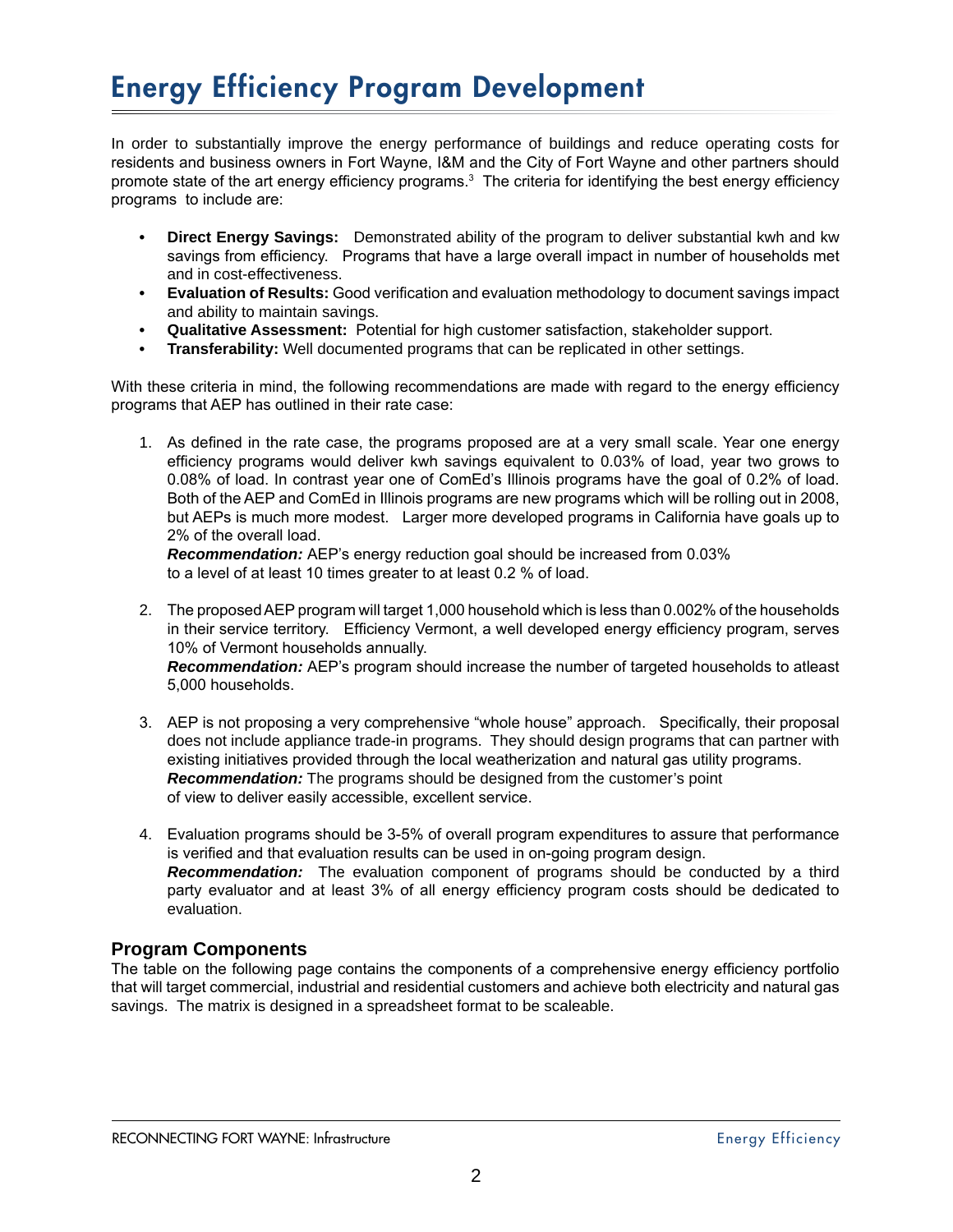| <b>Sector</b>           | Program                                                    | Description                                                                                                                                                                                                                                         | <b>Target Audience</b>                                                               | <b>Customers</b><br>$\frac{1}{2}$ | <b>Savings</b><br>Energy      | Units | Customer<br><b>Savings</b><br>Avg | Cost                               | <b>Description of Costs</b>                                                                                               | Cost/Energy<br>Š                  | Units                            | Comments                                                                                           |
|-------------------------|------------------------------------------------------------|-----------------------------------------------------------------------------------------------------------------------------------------------------------------------------------------------------------------------------------------------------|--------------------------------------------------------------------------------------|-----------------------------------|-------------------------------|-------|-----------------------------------|------------------------------------|---------------------------------------------------------------------------------------------------------------------------|-----------------------------------|----------------------------------|----------------------------------------------------------------------------------------------------|
| Commercial & Industrial | Commercial Lighting  installations                         | contractors, subsidies for lighting<br>Upstream program offered via                                                                                                                                                                                 | Commercial & Industrial<br>Small & Large<br>Customers                                | $\overline{100}$                  | 3500000 kwhr                  |       | 35000                             | 400,000<br>↔                       | efficiency lighting technologies.<br>ncremental costs of high<br>Funds used to pay for                                    | ↔                                 | 0.11 <b>\$/kwhr</b>              |                                                                                                    |
| Commercial & Industrial | Commercial Lighting assistance                             | services from project inception to<br>completion, technical & financial<br>One Stop Shop providing full                                                                                                                                             | Small Business and Non-<br>Profit Customers                                          | 100                               | 5100000 kwhr                  |       | 51000                             | 2,085,994<br>↔                     | and loans for lighting equipment<br>echnical assistance, & grants<br>Funds used to provide free                           | 0.41<br>↮                         | <b>S/kwhr</b>                    |                                                                                                    |
| Commercial & Industrial | Motor & HVAC                                               | Σū<br>Upstream program to provide reba<br>to distributors who sell high efficien<br>equipment                                                                                                                                                       | ies Commercial, Industrial<br>and Agricultural<br>Customers                          | $\overline{100}$                  | 2500000 kwhr                  |       | 25000                             | 398,864<br>↔                       | Funds are used as rebates to<br>bay for incremental costs of<br>high efficiency equipment                                 | €                                 | 0.16   \$/kwhr                   |                                                                                                    |
| Commercial & Industrial | New Construction                                           | energy measures, commissioning<br>Technical assistance to identify<br>services, and funding for energy<br>measures                                                                                                                                  | new commercial buildings<br>that are going beyond<br>code to LEED and Energy<br>Star | $\overline{100}$                  | 10650000 kwhr                 |       | 106500 \$                         |                                    | assistance, grants to fund<br>7,094,664 ECMs and recomissioning<br>Funds used for technical                               | ↮                                 | 0.67 S/kwhr                      |                                                                                                    |
|                         |                                                            | Technical assistance to identify                                                                                                                                                                                                                    |                                                                                      | 100                               | 37270000 kwhr                 |       | 372700                            | 3,545,195<br>S                     |                                                                                                                           | ↔                                 | $0.10$ S/kwhr                    |                                                                                                    |
| Commercial & Industrial | Retrofit Programs for<br>Existing Buildings                | and funding for energy measures and<br>ECMs and Process Improvements,<br>performance monitoring                                                                                                                                                     | All C& I Customers                                                                   | 100                               | 2800000 therms                |       | 28000 \$                          | 2,014,751                          | Funds used to pay for TA and<br>ebates of \$200/kW and<br>\$40/therm saved                                                | ↮                                 | 0.72   \$/therm                  |                                                                                                    |
| Residential             | Lighting Programs                                          | Upstream manufacturer buy-down<br>program                                                                                                                                                                                                           | All Residential                                                                      | 1000                              | 280000 kwhr                   |       | 280                               | 22,088                             |                                                                                                                           | ↔                                 | 0.08 S/kwhr                      |                                                                                                    |
| Residential             | Appliance Recycling<br>Programs                            | Jpstream program to encourage<br>people to recycle old, inefficient<br>equipment                                                                                                                                                                    | All Residential & Small<br>Business/Non-profit                                       | 1000                              | 720000 kwhr                   |       | 720                               | 158,559<br>↔                       | Rebates for old refrigerators<br>freezers and Acs (\$35-\$50<br>each)                                                     | ↔                                 | 0.22 S/kwhr                      |                                                                                                    |
| Residential             | Mechanical Systems air and heat pumps                      | installation of high efficiency central<br>Upstream program to encourage                                                                                                                                                                            | All Residential & Small<br>Business/Non-profit                                       | 1000                              | 870000 <sub>kwhr</sub>        |       | 870                               | 1,059,130<br>↔                     | Rebates for old refrigerators<br>freezers and Acs (\$35-\$50<br>each)                                                     | 122<br>↔                          | <b>S/kwhr</b>                    |                                                                                                    |
| Residential             | Retrofit Programs for<br>Existing Single<br>Family Housing | Weatherization program to provide   Customers & Seniors<br>more service and expanded eligibility showing financial hardship<br>Technical assistance, appliance trade<br>ins, ECM installations, concentration<br>on electric ECMs, can build off of | Low Income Residential                                                               | 1000                              | 500000 therms<br>1680000 kwhr |       | 1680<br>500                       | 536,655<br>↮                       | Funds used to pay for technical<br>assistance, all ECMs, new<br>boilers, performance<br>3,444,375   monitoring            | 6.89<br>0.32<br>↮                 | <b>S/therm</b><br><b>S/kwhr</b>  | Weatherization Funds,<br>dramatically reducing<br>This program can be<br>implemented with<br>costs |
| Residential             | Retrofit Programs for<br>Housing                           | Existing Multi-family ECMs, performance monitoring, One-Low-Income Multi-family<br>Technical Assistance, loans for<br>Stop Shop                                                                                                                     | residential customers                                                                | 1000                              | 420000 therms<br>1500000 kwhr |       | 1500<br>420                       | 1,980,198<br>461,766<br>↔          | Funds used to pay for technical<br>assistance, low-interest loans<br>for all ECMs, new boilers,<br>performance monitoring | 0.31<br>4.71<br>$\leftrightarrow$ | <b>S/therm</b><br><b>S/kwhr</b>  | Weatherization Funds,<br>dramatically reducing<br>This program can be<br>implemented with<br>costs |
|                         |                                                            | Upstream program through builders<br>to encourage installation of Energy                                                                                                                                                                            | Moderate to Upper                                                                    |                                   | 2800000 kwhr                  |       | 2800                              | 1,871,323<br>$\leftrightarrow$     | \$1500 rebate on HVAC, \$1350                                                                                             | 0.67<br>$\leftrightarrow$         | <b>S/kwhr</b>                    |                                                                                                    |
| Residential             | New Construction,<br>Single Family                         | Star products and Energy Star<br>Homes                                                                                                                                                                                                              | Income Residential<br>Customers                                                      | 1000                              | 150000 therms                 |       | 150                               | 1,835,286<br>$\leftrightarrow$     | on geothermal, other rebates on<br>appliances                                                                             | ↔                                 | 12.24   \$/therm                 |                                                                                                    |
|                         |                                                            | Energy Smart School Programs                                                                                                                                                                                                                        |                                                                                      | $\overline{100}$                  | 9500000 kwhr                  |       | 95000                             | 1,245,902<br>$\leftrightarrow$     | Comprehensive program, funds<br>used for TA, recommissioning,<br>training of engineers,                                   | 0.13<br>$\leftrightarrow$         | <b>S/kwhr</b>                    |                                                                                                    |
| Schools                 | Retrofit                                                   | implemented by School Disctrict                                                                                                                                                                                                                     | Schools                                                                              | 100                               | 11000000 therms               |       | 110000                            | 13,538,462<br>↮                    | performance monitoring                                                                                                    | 1.23                              | <b>S/therm</b>                   |                                                                                                    |
| <b>TOTAL SAVINGS</b>    | ELECTRIC                                                   |                                                                                                                                                                                                                                                     |                                                                                      |                                   | 76370000 kwhr                 |       |                                   |                                    |                                                                                                                           |                                   |                                  |                                                                                                    |
|                         | MATURAL GAS                                                |                                                                                                                                                                                                                                                     |                                                                                      |                                   | 15995000 therms               |       |                                   | 23,904,319<br>18,880,139<br>↔<br>↔ |                                                                                                                           | $\overline{0.25}$                 | 1.49   \$/therm<br><b>S/kwhr</b> |                                                                                                    |

Table 1. Energy Programs Summary Matrix of Costs & Savings Table 1. Energy Programs Summary Matrix of Costs & Savings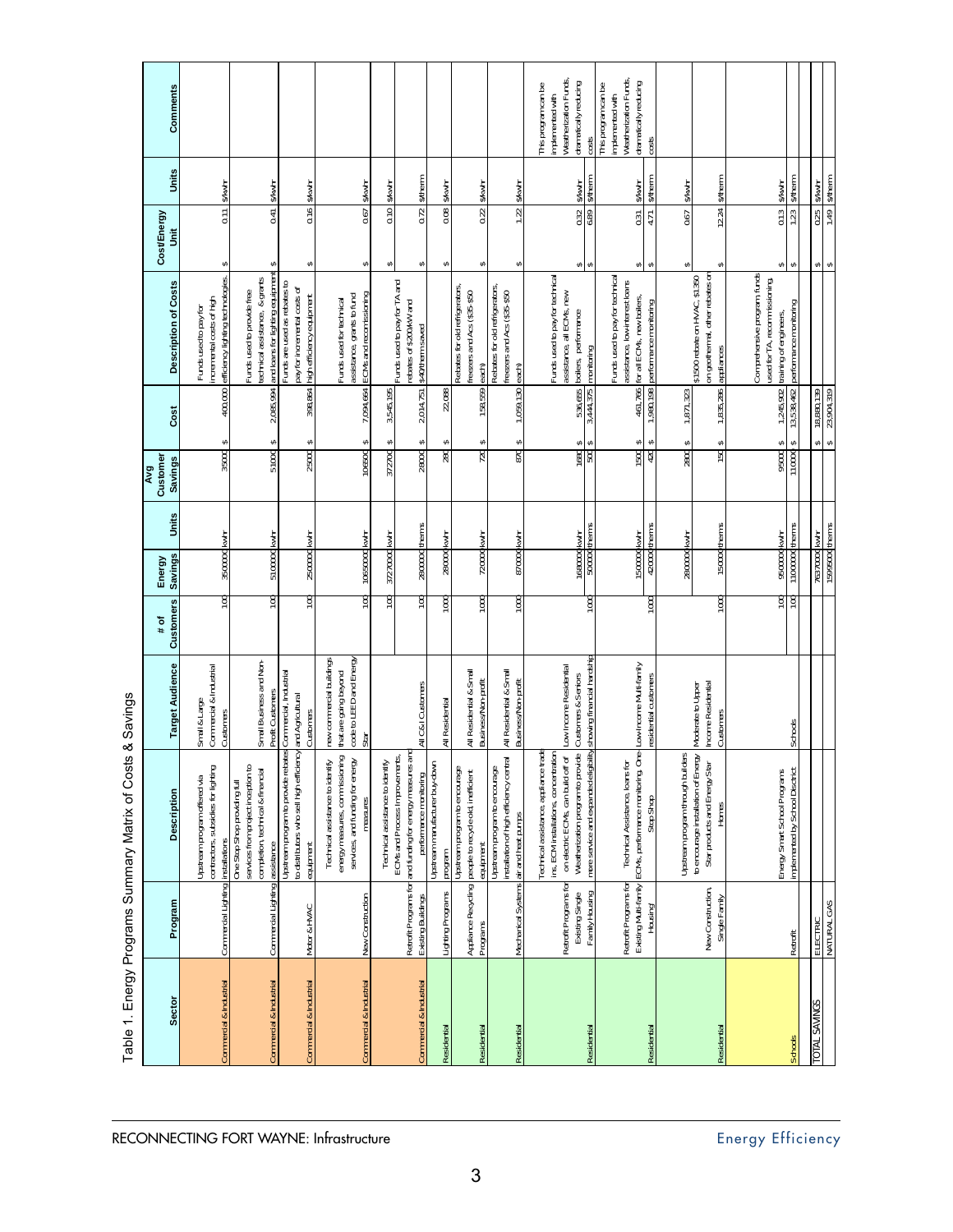# Program Elements & Feasibility

Residential energy retrofit programs are most effective when they combine technical assistance, financial assistance and ongoing monitoring and maintenance. Programs designed to address all building systems (envelope, heating/cooling, and lighting) most effectively reduce overall consumption. An energy performance standard measured in energy consumption per square foot per year can be established for each residential building type and serve as a target for building performance. For example an achievable space heating performance standard for multi-family buildings is one therm/sqft/year. Most buildings currently exceed that standard.<sup>4</sup>

## **Energy Retrofit Elements**

Typical energy retrofit program elements include:

- roof insulation; •
- energy efficient windows; •
- sealing air leaks; •
- programmable thermostats;
- energy management systems; •
- high efficiency boilers; •
- flue dampers; •
- tankless or solar hot water heaters; •
- compact fluorescent light bulbs (CFLs); and •
- lighting controls. •

### **Financing**

In order to effectively reach property owners, technical recommendations should be partnered with financing assistance. Energy efficiency financing programs include matching grant programs and low interest financing. Alternative financing strategies include programs that use energy savings to payback the initial capital expenditures through utility bill financing, "pay as you save" programs or through energy service companies. A typical package of energy efficiency improvements for a multifamily building is shown below. The savings shown below result from the complete package of energy conservation improvements listed.

#### **Table 2. Sample Energy Efficiency Recommendations - Costs and Benefits**

|                                              | Cost     | <b>Annual Savings</b> | <b>Simple Payback (years)</b> |  |  |  |
|----------------------------------------------|----------|-----------------------|-------------------------------|--|--|--|
| <b>Building Envelope</b>                     |          |                       |                               |  |  |  |
| Ceiling Cavity Insulation                    | \$7,049  | \$1,531               | 4.6                           |  |  |  |
| Seal Air Leaks                               | \$400    | \$70                  | 5.7                           |  |  |  |
| <b>Mechanical Systems</b>                    |          |                       |                               |  |  |  |
| Replacement Hi-Efficiency Boiler             | \$24,000 | \$4,542               | 5.3                           |  |  |  |
| <b>Boiler Controls</b>                       | \$4,500  | \$901                 | 5.0                           |  |  |  |
| <b>Outdoor Reset Control</b>                 | \$2,000  | \$1,770               | 1.1                           |  |  |  |
| Repipe Leaking Condensate Return Lines       | \$2,000  | \$460                 | 4.3                           |  |  |  |
| Replace Radiator & Line Vents                | \$1,270  | \$755                 | 1.7                           |  |  |  |
| <b>Electrical/Lighting</b>                   |          |                       |                               |  |  |  |
| Compact Fluorescent Lamps in Common<br>Areas | \$152    | \$55                  | 2.8                           |  |  |  |
| <b>Total for All Measures</b>                | \$41,371 | \$10,084              | 4.1                           |  |  |  |

*\* Based on a typical three-story, 24-unit masonry structure with 24,000 square feet of heated space.*

Residential energy efficiency programs are cost-effective, providing an excellent return on investment, and can provide benefits for households and the economy. Fort Wayne could implement innovative and broad strategies to make its housing stock more efficient and, thereby, make the city a more affordable place to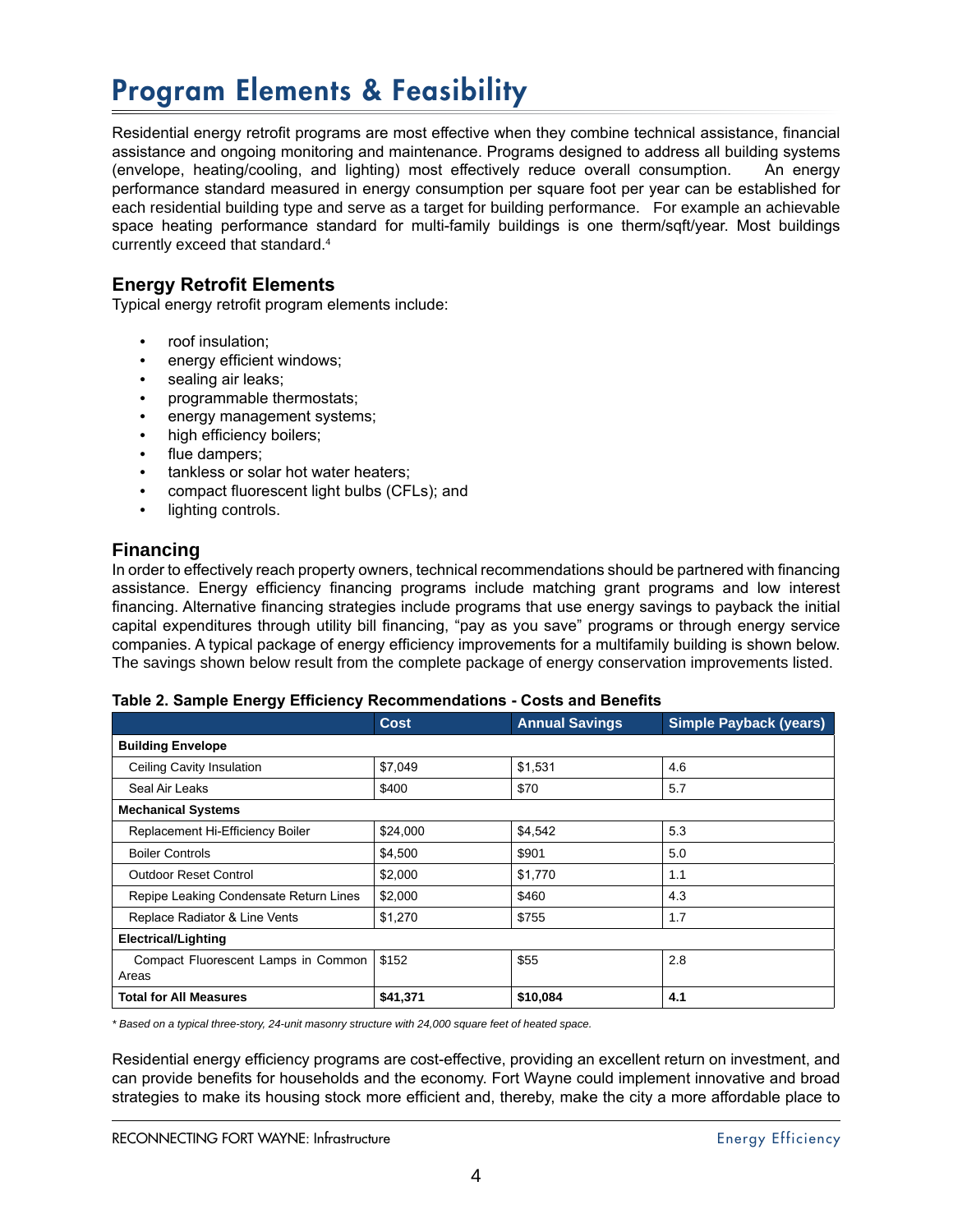live and work.

### **Low-Income Households**

Energy efficiency programs are especially valuable for low-income households; yet they often do not reach the families that need them most—largely due to program design.<sup>5</sup> Low-income families are spending up to 25% of their incomes on energy costs. $^6$  According to advocates for these types of families, implementing energy efficiency programs in low income communities typically saves seven dollars for every one dollar invested over the life time of the energy efficiency measures.<sup>7</sup> These programs also benefit utilities by lowering bad debt. Unfortunately, low-income families have lower participation rates in energy efficiency programs.<sup>8</sup>

### **Other Benefits**

As discussed earlier, energy efficiency programs have a net positive impact on the economy. It is estimated that, if the Midwest region achieves a 1% per year reduction in natural gas consumption for five years, wholesale natural gas prices could decrease by as much as 13%.<sup>9</sup> Energy efficiency also results in the creation of local jobs. Additional environmental benefits include reduced emissions of the criteria pollutants associated with the reductions in electricity consumption and natural gas production. Utilities sometimes view energy efficiency programs as burdensome and as having a negative impact on revenue. This barrier can be minimized or removed by structuring programs to be revenue neutral from the standpoint of the utility. These "de-coupling" strategies are currently being implemented in several states.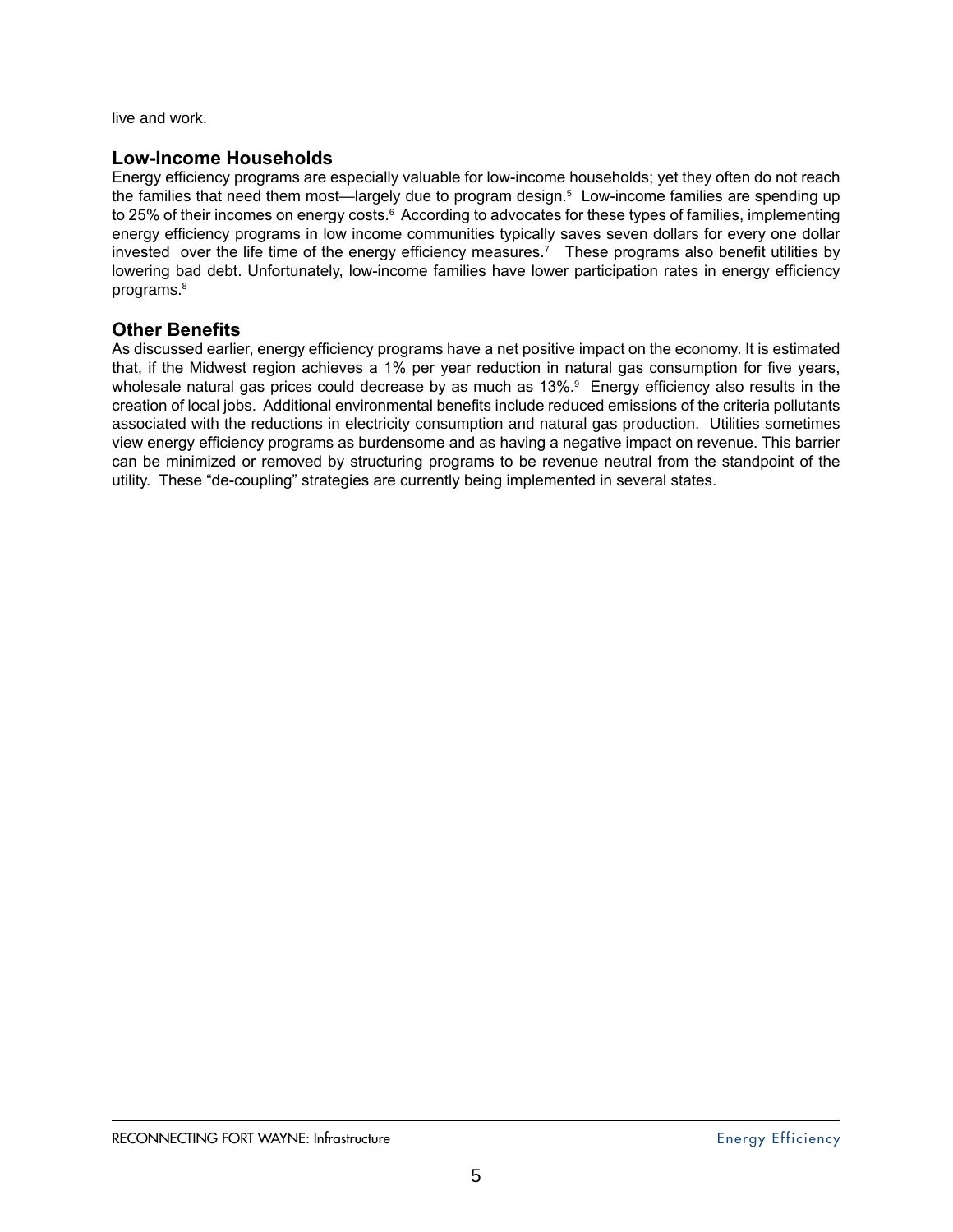## Next Steps

The following next steps should be conducted in order to establish large scale energy efficiency programs in Fort Wayne. Each step is define in greater detail in the sections that follow.

- 1. Inventory existing program delivery capacity for energy efficiency.
- Conduct benchmarking & data analysis. 2.
- Convene stakeholders and determine target energy efficiency goals. 3.
- Establish a coordinating body for on-going program development and oversight. 4.
- Establish a one-stop communication shop. 5.

### **Step 1: Inventory Existing Program Delivery Capacity**

A first step towards developing a large scale energy efficiency program as a pilot for Indiana is to inventory the existing capacity for program delivery in Fort Wayne and Allen County. This inventory would be organized by type of program and target audience (residential, commercial and industrial). For example, the inventory of residential programs would include existing energy efficiency programs like the Weatherization Program as well as community development corporations and others that provide residential renovation services. The inventory should include information on existing level of service delivery, funding, and barriers to expansion. The inventory will be used to identify programs that can be built off of as well as to identify markets that are currently not being served adequately.

### **Step 2: Benchmarking & Data Analysis**

Fort Wayne's building stock is diverse in construction and use. In order to design programs that effectively target the many sectors that comprise Fort Wayne's building stock, it is necessary to conduct an in-depth analysis of energy consumption by type of structure, occupancy and use. Accessing the natural gas and electricity consumption would allow for an analysis of energy consumption in existing buildings, serving as a state-wide model. The analysis will combine electricity and natural gas data to calculate an energy intensity index (energy use per square foot) for each building type. This would allow planners to understand energy consumption in bungalows as compared to two flats as compared to multi-family buildings. This information would allow for a better understanding of the average retrofit costs for each building type and potential savings. The analysis is even more important for commercial and industrial buildings, because it would allow decision-makers to understand energy consumption in the many different building and establishment types. For example, the analysis would allow for the comparison between hotels, schools, museums and manufacturing facilities. The data would be used to provide more realistic estimates of costs and savings and allow for trade-specific program development. The analysis could be used to identify the multiple building types to be targeted and inform specific program design for each building type and use. This baseline will also be used to measure progress towards the annual program goals moving forward. The data would serve as a baseline and to compare against future consumption data allowing for the actual measurement of reductions in energy consumption and greenhouse gas emissions.

The specific tasks to be undertaken include:

- Obtain energy data from the natural gas and electricity utilities. •
- Create database for energy consumption data. Datasets would be merged with tax assessor's database to get square footage, type of establishment and ownership information by building.
- Categorize data by class and building size, commercial use, square footage, and industrial sectors.
- Produce report on energy consumption baseline and high energy consumers for targeted outreach.
- Develop a plan for making this data visible to the Fort Wayne community, raising awareness about energy consumption.

The graphic on the following page display of how this information could be visualized.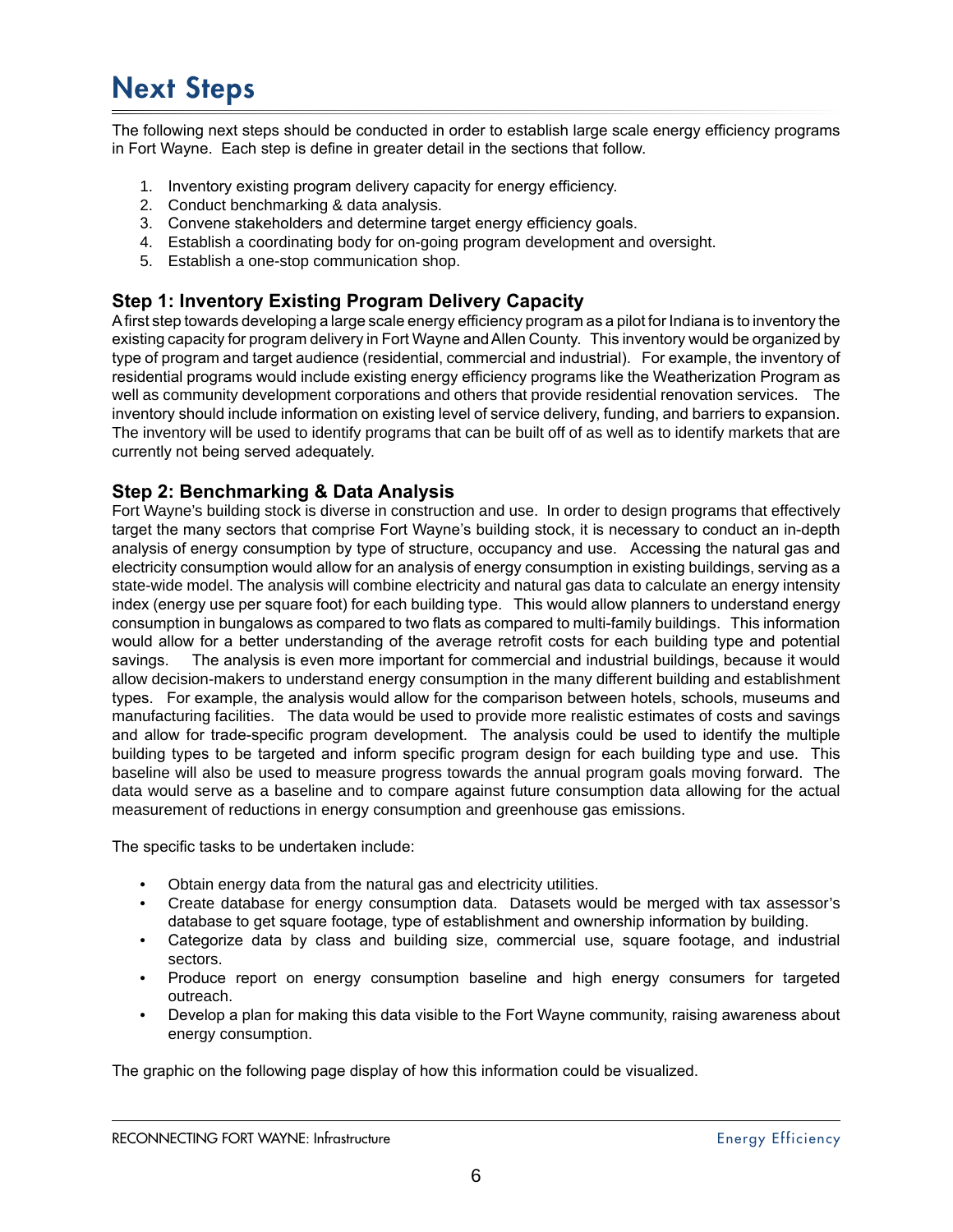

### **Step 3: Convene Stakeholders**

Once the preliminary data on existing capacity and benchmarking has been made available, a group of key stakeholders should be convened to discuss establishing a joint goal for energy efficiency, program design, coordination of existing program activities and the opportunities for leveraging of joint resources. This meeting would include representatives of the service delivery organizations, property owner associations, trade organizations, municipal and county government and the utilities.

## **Step 4: An Energy Efficiency Coordinating Body**

An energy efficiency coordinating body could be established to serve the following functions:

- Assess the need for work force training and develop partnerships for training programs. •
- Identify training needs for contractors on building and energy codes and standards for vendors. Coordinate efforts to deliver training to contractors and vendors.. •
- Identify and promote additional incentives through codes and standards to increase adoption of energy efficiency measures. •
- Coordinate implementation efforts across multiple programs to assure that a "whole building" approach is implemented addressing electricity, natural gas, and water savings. •
- Develop and implement evaluation mechanisms to identify and support the most promising outreach, technical assistance, and funding mechanisms for achieving program goals. •
- Develop a funding plan for large scale program implementation that leverages utility programs, state and federal grant programs, and private sector financing. •
- Identify opportunities for expanding capacity of existing programs by facilitating access to more flexible funding streams. Evaluate each of the proposed implementation models to determine which will be most effective for the identified underserved markets. •

## **Step 5: One Stop Communication Shop**

With different programs available to serve a range of markets, it is important to provide the public with a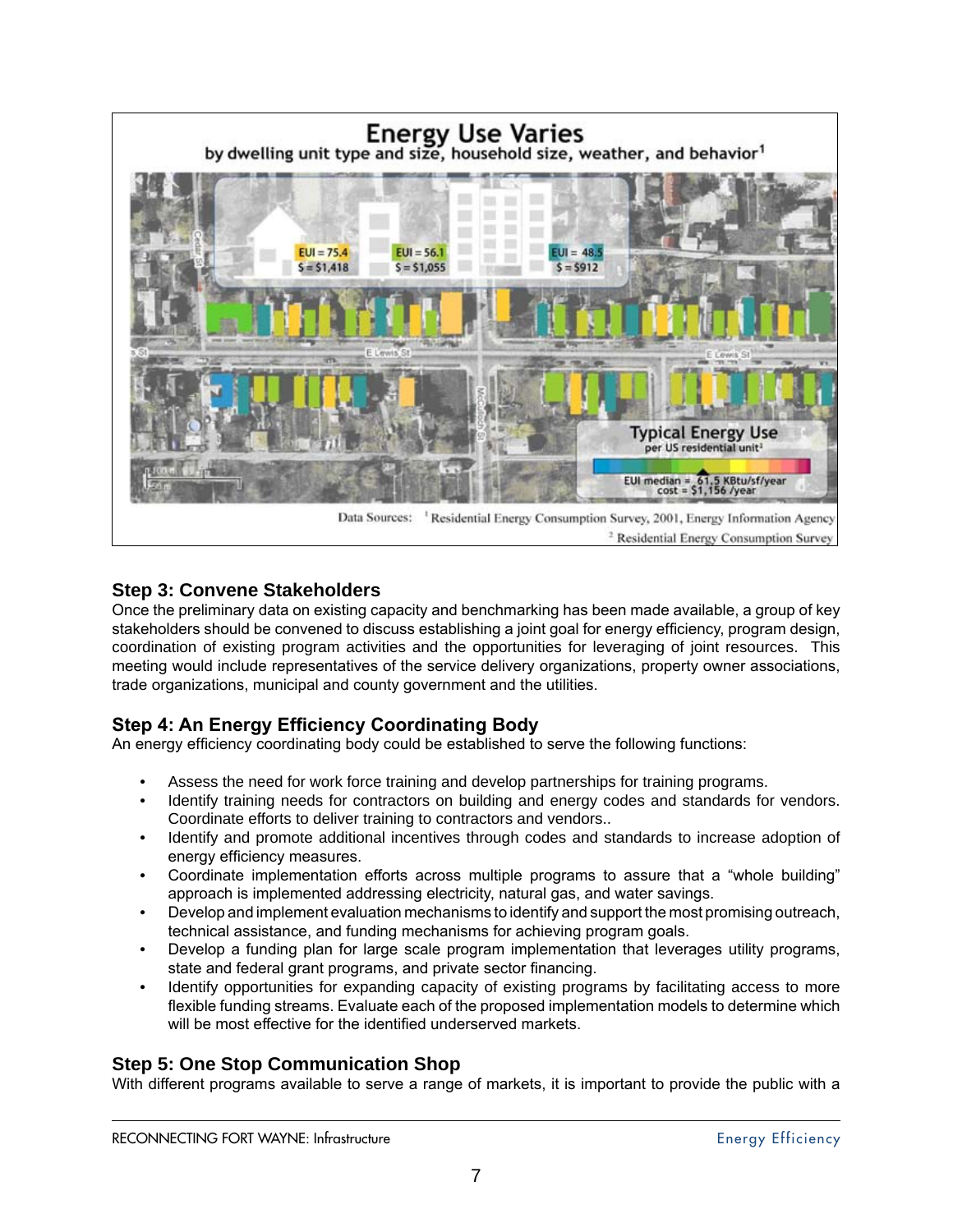one-stop-shop – a place to go to understand what program would best suit the need of the building owner and to provide marketing support to all programs. The one-stop communication shop, including a web-site and call center, would be established by the energy efficiency coordinating body to provide the following services:

- Be a central source for energy efficiency program information. •
- Serve as an ombudsman to connect residential, commercial, and industrial building owners with technical assistance and implementation financing programs.
- Maintain lists of experienced and certified contractors, energy auditors, and vendors. •
- Help with choosing contractors and evaluating bids.
- Provide information on tax benefits and rebate programs.
- Provide information on expected return on investment for standard retrofit measures, providing a menu of choices and their relative costs and benefits.
- Record and address complaints.